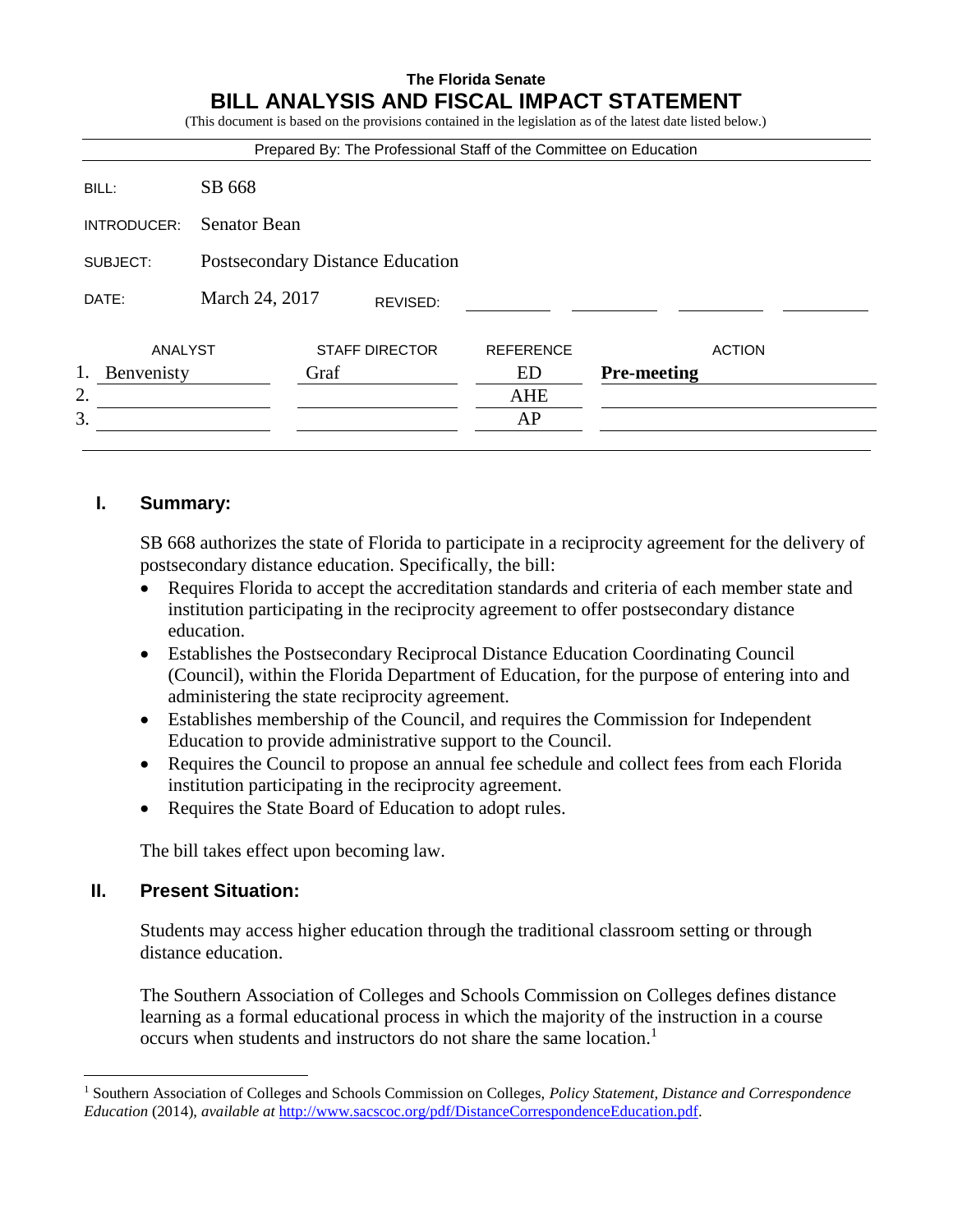Florida law defines distance learning, for the purpose of assessing a distance learning course fee, as a course in which at least 80 percent of direct instruction of the course is delivered using some form of technology when the student and instructor are separated by time or space, or both.<sup>2</sup>

#### **The Southern Regional Education Board**

The Southern Regional Education Board (SREB) maintains a regional system for sharing online college courses known as the Electronic Campus (EC). <sup>3</sup> SREB's EC allows students residing in an SREB member state to access online courses in any SREB state through the SREB's Electronic Reciprocity Agreement (SECRRA).<sup>4</sup> The SECRRA is a voluntary agreement, which allows institutions that offer courses and degree programs that have been reviewed and approved by the institution's home state to be recognized as approved to offer courses in other SREB states.<sup>5</sup> In order to participate in SECCRA, an institution must be not-for-profit, regionally accredited, and charted in one of the 16 SREB member states.<sup>6</sup> Florida currently participates in this agreement.<sup>7</sup>

The SECRRA will expire on June 30, 2017.<sup>8</sup>

#### **Federal Requirements**

Federal law requires each state to regulate out-of-state educational institutions with a physical presence in their state or that provides an education via distance learning to students in that state.<sup>9</sup> The state authorization of online programs can be achieved through a state authorization reciprocity agreement.<sup>10</sup> A "state authorization reciprocity agreement" is<sup>11</sup>

"an agreement between two or more states that authorizes an institution located and legally authorized in a State covered by the agreement to provide postsecondary education through distance education or correspondence courses to students residing in other States covered by the agreement and does not prohibit any State in agreement from enforcing its own statutes and regulations, whether general or specifically directed at all or a subgroup of educational institutions."

 $\overline{a}$ 

<sup>&</sup>lt;sup>2</sup> Sections 1009.23(16) and 1009.24(7), F.S.

<sup>3</sup> Southern Regional Education Board, *State Authorization, SREB and the State Authorization Reciprocity Agreement,*  <http://www.sreb.org/state-authorization-sara-secrra> (last visited March 24, 2017).

<sup>4</sup> Southern Regional Education Board, *State Authorization, SREB's Regional Agreement, SECRRA,* [http://www.sreb.org/state](http://www.sreb.org/state-authorization-sara-secrra)[authorization-sara-secrra](http://www.sreb.org/state-authorization-sara-secrra) (last visited March 24, 2017).

<sup>5</sup> *Id.* 

<sup>6</sup> *Id.* 

<sup>7</sup> *Id.* 

<sup>8</sup> Southern Regional Education Board, *State Authorization, SECRRA Dissolve Date,* [http://www.sreb.org/state-authorization](http://www.sreb.org/state-authorization-sara-secrra)[sara-secrra](http://www.sreb.org/state-authorization-sara-secrra) (last visited March 24, 2017).

<sup>9</sup> 34 C.F.R. s. 600.9.

<sup>10</sup> *Id. See also* National Council for State Authorization Reciprocity Agreements, *About NC-SARA,* <http://nc-sara.org/about> (last visited March 24, 2017).

<sup>&</sup>lt;sup>11</sup> Program Integrity and Improvement, 81 Fed. Reg. 92232 (Dec. 19, 2016).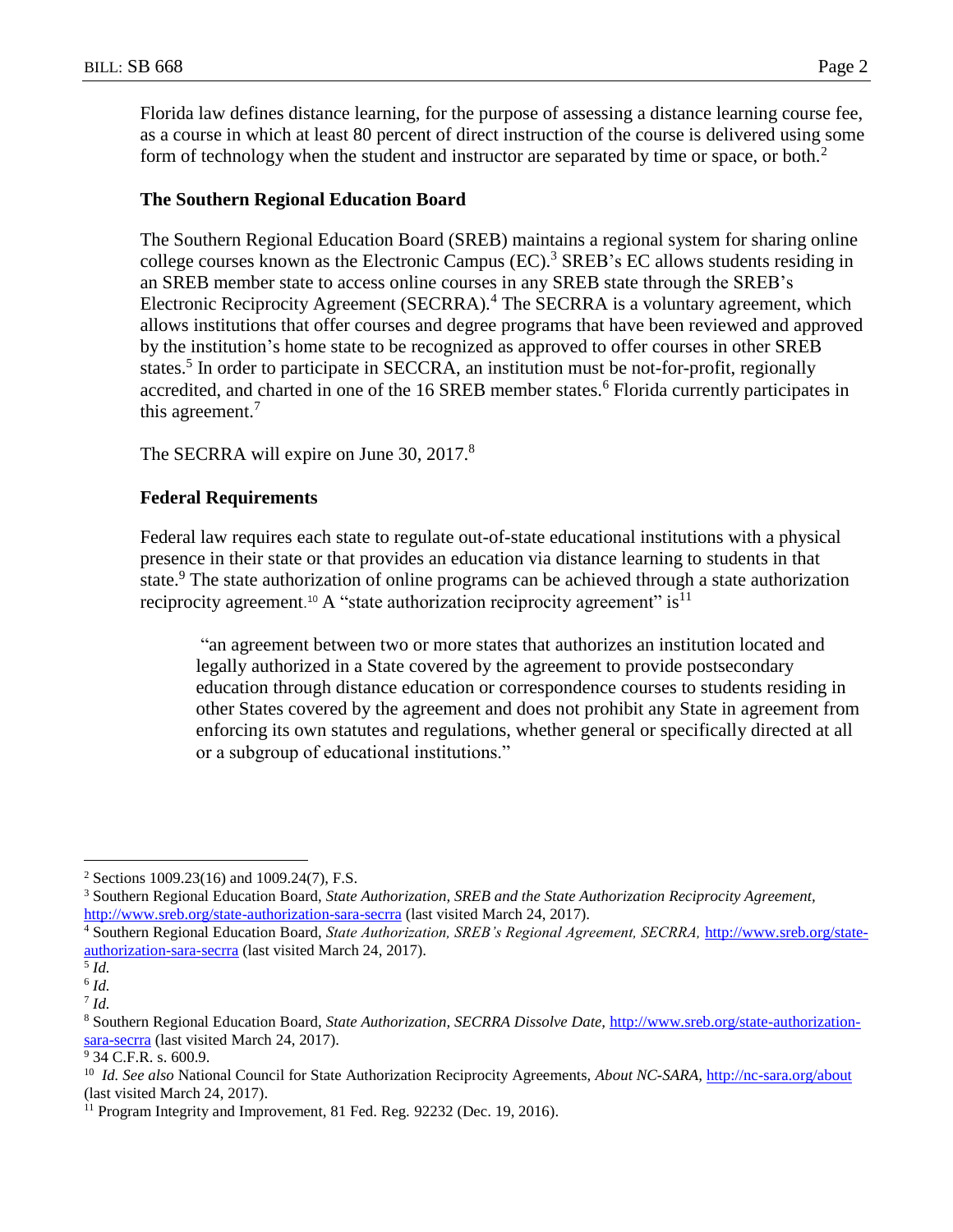Currently, there is a national interstate reciprocity agreement for the state authorization of distance learning programs.<sup>12</sup>

### *State Authorization Reciprocity Agreement*

The State Authorization Reciprocity Agreement, also known as SARA, is a voluntary agreement among participating states that establishes comparable national standards for interstate offerings of postsecondary distance education courses and programs.<sup>13</sup> SARA is overseen by a national council<sup>14</sup> and administered by the four regional education compacts.<sup>15</sup> SARA membership requires the state to designate a portal entity as the coordinating entity responsible for contact with other state entities and students from other states.<sup>16</sup> Each state must apply to the National Council for SARA (NC-SARA) through its portal entity to be a member of SARA.<sup>17</sup> Once a state becomes a member of SARA, institutions within that state are authorized to apply to the portal entity to participate in SARA.<sup>18</sup> An institution in an SARA member state is not required to participate in SARA.<sup>19</sup>

To participate in SARA, an institution must: $^{20}$ 

- Be a degree granting institution;
- Be physically located in the United States;
- Hold proper authorization from Congress, a U.S. state, or a federally recognized Indian Tribe; and
- Hold accreditation as a single entity from an accrediting association recognized by the U.S. Department of Education and whose scope of authority includes distance education.

Institutions participating in the reciprocity agreement pay a fee directly to NC- SARA based on the institution's full time equivalent enrollment.<sup>21</sup> States have the option of charging a SARAparticipating institution a fee to cover the state's costs in administering SARA.<sup>22</sup>

 $\overline{a}$ 

<sup>&</sup>lt;sup>12</sup> National Council for State Authorization Reciprocity Agreements, *About NC-SARA*, <http://nc-sara.org/about> (last visited March 24, 2017).

<sup>13</sup> National Council for State Authorization Reciprocity Agreements, *About NC-SARA,* <http://nc-sara.org/about> (last visited March 24, 2017).

<sup>14</sup> National Council for State Authorization Reciprocity Agreements, *National Council Board,* [http://nc](http://nc-sara.org/about/national-council)[sara.org/about/national-council](http://nc-sara.org/about/national-council) (last visited March 24, 2017).

<sup>&</sup>lt;sup>15</sup> The four regional education compacts are the Midwestern Higher Education Compact, the New England Board of Higher Education, the Southern Regional Education Board, and the Western Interstate Commission for Higher Education. National Council for State Authorization Reciprocity Agreements, *State Authorization Reciprocity Agreements Policy and Operations Manual* (2016), *available at [http://nc-sara.org/files/docs/NC-SARA\\_Manual\\_Final\\_2016.pdf,](http://nc-sara.org/files/docs/NC-SARA_Manual_Final_2016.pdf) at 5 of 88.* <sup>16</sup> *Id.* at 11-12 of 88.

<sup>17</sup> *Id.* at 14 of 88.

<sup>18</sup> *Id.* at 20 of 88.

<sup>19</sup> *Id.* at 3 of 88.

<sup>20</sup> National Council for State Authorization Reciprocity Agreements, *State Authorization Reciprocity Agreements Policy and Operations Manual* (2016), *available at* [http://nc-sara.org/files/docs/NC-SARA\\_Manual\\_Final\\_2016.pdf,](http://nc-sara.org/files/docs/NC-SARA_Manual_Final_2016.pdf) at 17 of 88.

<sup>21</sup> National Council for State Authorization Reciprocity Agreements, *State Authorization Reciprocity Agreements Policy and Operations Manual* (2016), *available at* [http://nc-sara.org/files/docs/NC-SARA\\_Manual\\_Final\\_2016.pdf,](http://nc-sara.org/files/docs/NC-SARA_Manual_Final_2016.pdf) at pg. 21 of 88. <sup>22</sup> *Id.*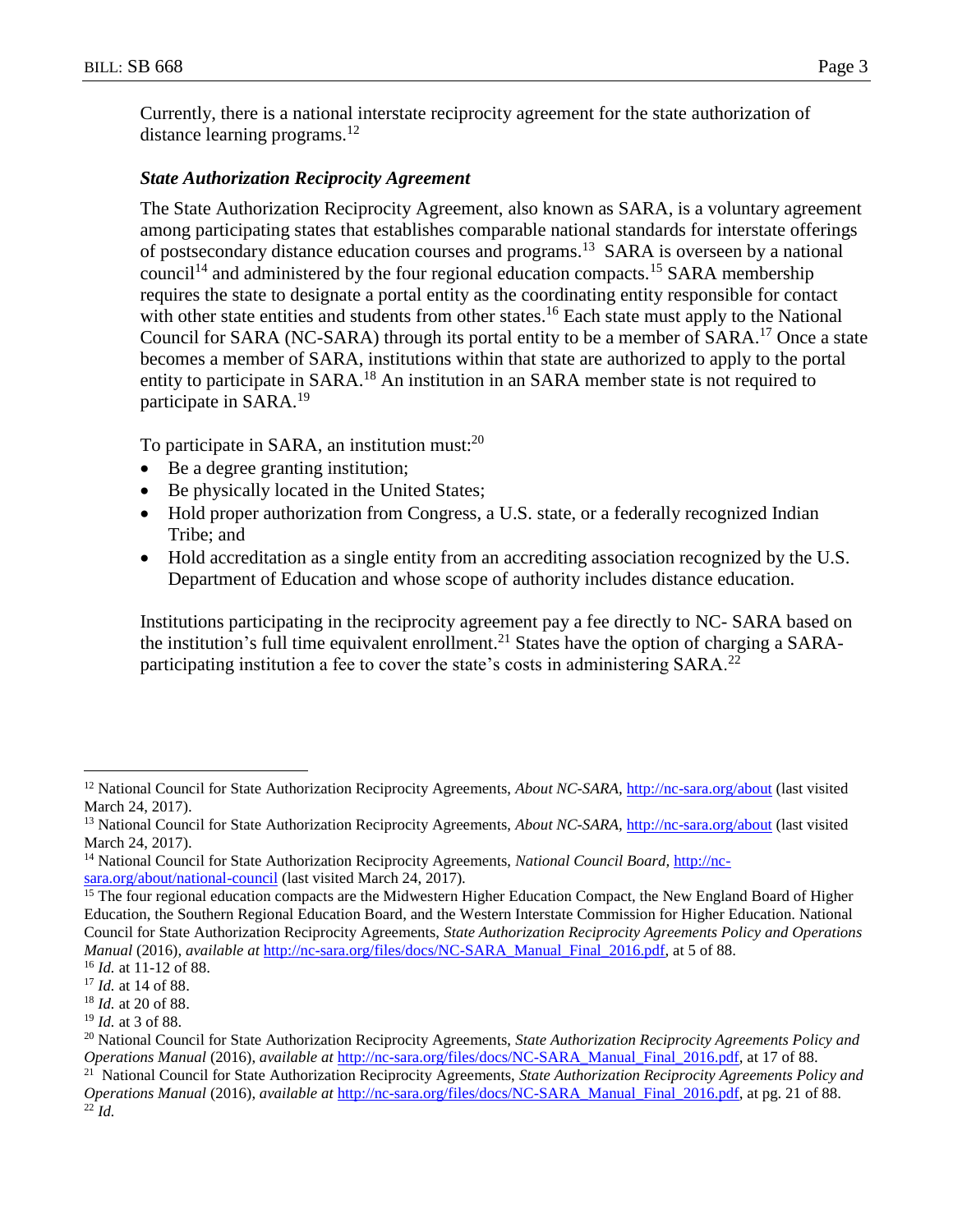#### **The Commission for Independent Education**

The Commission for Independent Education (CIE) is responsible for matters relating to nonpublic postsecondary educational institutions.<sup>23</sup> The CIE's functions include consumer protection; program improvements; institutional policies and administration; data management; licensure of independent schools, colleges and universities; and establishing minimum standards for the approval of employees of independent postsecondary educational institutions.<sup>24</sup> The CIE may adopt rules to ensure that licensed employees of an independent postsecondary educational institution meets specified standards.<sup>25</sup> An employee of an independent postsecondary educational institution may not solicit prospective students in Florida for enrollment in any independent postsecondary educational institution under the CIE's purview or in any out-of-state independent postsecondary educational institution unless the employee has received a license as prescribed by the CIE.<sup>26</sup>

# **III. Effect of Proposed Changes:**

SB 668 authorizes the state of Florida to participate in a reciprocity agreement for the delivery of postsecondary distance education. Specifically, the bill:

- Requires Florida to accept the accreditation standards and criteria of each member state and institution participating in the reciprocity agreement to offer postsecondary distance education.
- Establishes the Postsecondary Reciprocal Distance Education Coordinating Council (Council), within the Florida Department of Education, for the purpose of entering into and administering the state reciprocity agreement.
- Establishes membership of the Council, and requires the Commission for Independent Education to provide administrative support to the Council.
- Requires the Council to propose an annual fee schedule and collect fees from each Florida institution participating in the reciprocity agreement.
- Requires the State Board of Education to adopt rules.

The bill requires each member state or institution participating in the reciprocity agreement to accept the accreditation standards and criteria of each other member state and institution participating in the reciprocity agreement to offer postsecondary distance education.

The bill defines institution to mean a public or private postsecondary educational institution that is accredited by a federally recognized accrediting body that awards, at a minimum, associate level degrees requiring at least two years of full-time equivalent college coursework.

 $\overline{a}$ <sup>23</sup> Section 1005.22, F.S.

<sup>&</sup>lt;sup>24</sup> Section 1005.04, F.S.

<sup>25</sup> Section 1005.22(e), F.S.

 $26$  Section 1005.31(11), F.S.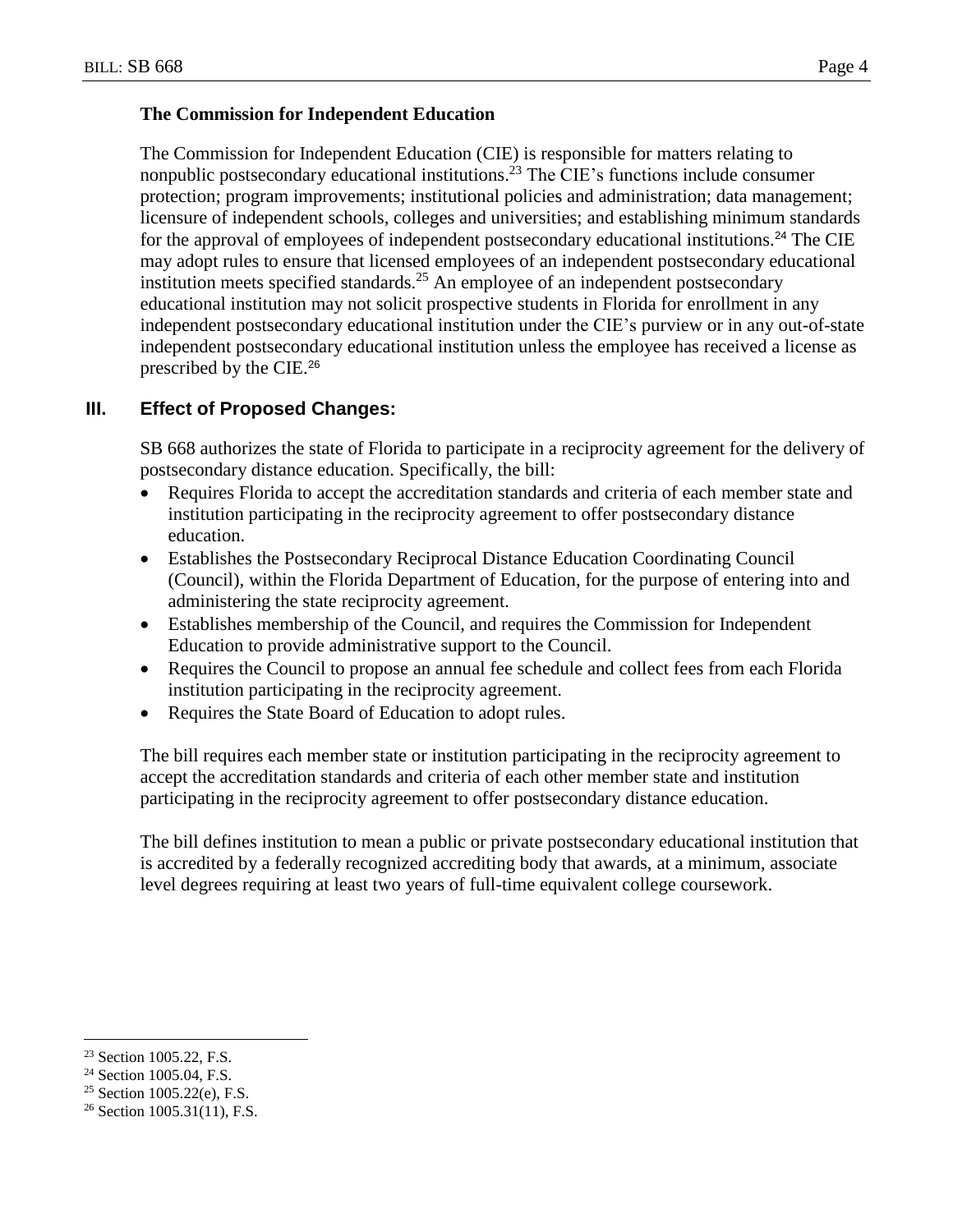### **Postsecondary Reciprocal Distance Education Coordinating Council Responsibilities**

The bill grants to the Council the authority to determine the appropriate reciprocal agreement to join and prepare the necessary application, propose Florida institution fees, and recommend rules for Florida's participation in a reciprocity agreement.<sup>27</sup> Additionally, the Council is required to:

- Review and approve applications from Florida institutions to participate in the reciprocity agreement and establish an appeals process for institutions that are not approved to participate in the reciprocity agreement;
- Ensure compliance by Florida's institutions with the terms of the reciprocity agreement;
- Comply with the terms and provisions of the reciprocity agreement relating to any member state, Florida institution, or non-Florida institution;
- Comply with reporting requirements in the reciprocity agreements;
- Develop and administer a complaint resolution process for complaints related to the reciprocity agreement; and
- Delegate any responsibilities, obligations, or authorities to the CIE's staff necessary for the administration of Florida's participation in the reciprocity agreement.

The Council must consist of the Chancellor of the State University System, the Chancellor of the Florida College System, the Chancellor of the Division of Career and Adult Education, the Executive Director of the CIE, and the President of the Independent Colleges and Universities of Florida.

### **Commission for Independent Education Responsibilities**

The bill provides that any non-Florida institution participating in the reciprocity agreement that offers degree programs and conducts activities limited to distance education degree programs and activities in accordance with the reciprocity agreement are not under the jurisdiction of the CIE. As a result, the CIE is not required to independently authorize every provider of distance education that serves Florida's students.

Additionally, an employee of an independent postsecondary educational institution may not solicit prospective students in Florida for enrollment in any out-of-state independent postsecondary educational institution unless the employee solicits for a postsecondary educational institution that is a member of the reciprocity agreement, and therefore not under the jurisdiction of the CIE.

The bill takes effect upon becoming law.

## **IV. Constitutional Issues:**

A. Municipality/County Mandates Restrictions:

None.

 $\overline{a}$ 

<sup>27</sup> State University System of Florida Board of Governors, *2017 Agency Legislative Bill Analysis for SB 668* (Feb. 14, 2017), at 3.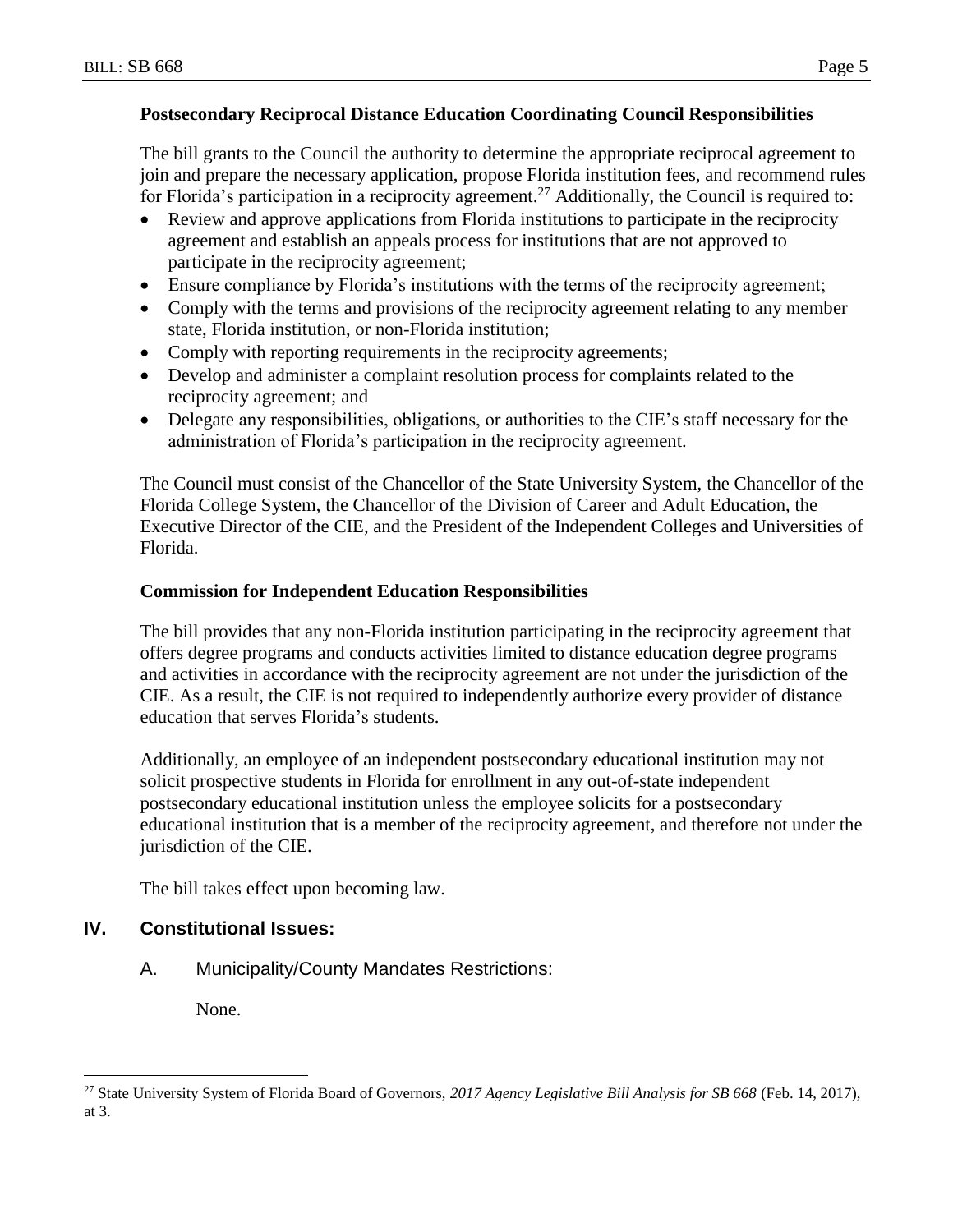B. Public Records/Open Meetings Issues:

None.

C. Trust Funds Restrictions:

None.

# **V. Fiscal Impact Statement:**

A. Tax/Fee Issues:

None.

B. Private Sector Impact:

Private postsecondary educational institutions that choose to participate in a reciprocity agreement may be required to pay the fee that the Postsecondary Reciprocal Distance Education Coordinating Council (Council) is authorized to establish under SB 668.<sup>28</sup> Additional fees may be required by the governing body of the reciprocity agreement.<sup>29</sup> The expenditures associated with the fee rates under the agreement cannot be determined at this time. 30

C. Government Sector Impact:

Public postsecondary educational institutions that choose to participate in a reciprocity agreement may be required to pay the fee that the Council is authorized to establish under SB 668.<sup>31</sup> Additional fees may be required by the governing body of the reciprocity agreement.<sup>32</sup> The expenditures associated with the fee rates under the agreement cannot be determined at this time.<sup>33</sup>

# **VI. Technical Deficiencies:**

None.

#### **VII. Related Issues:**

None.

 $\overline{a}$ 

<sup>29</sup> *Id.* 

- <sup>32</sup> *Id.*
- <sup>33</sup> *Id.*

<sup>28</sup> State University System of Florida Board of Governors, *2017 Agency Legislative Bill Analysis for SB 668* (Feb. 14, 2017),

at 3.

<sup>30</sup> *Id.*  <sup>31</sup> *Id.*